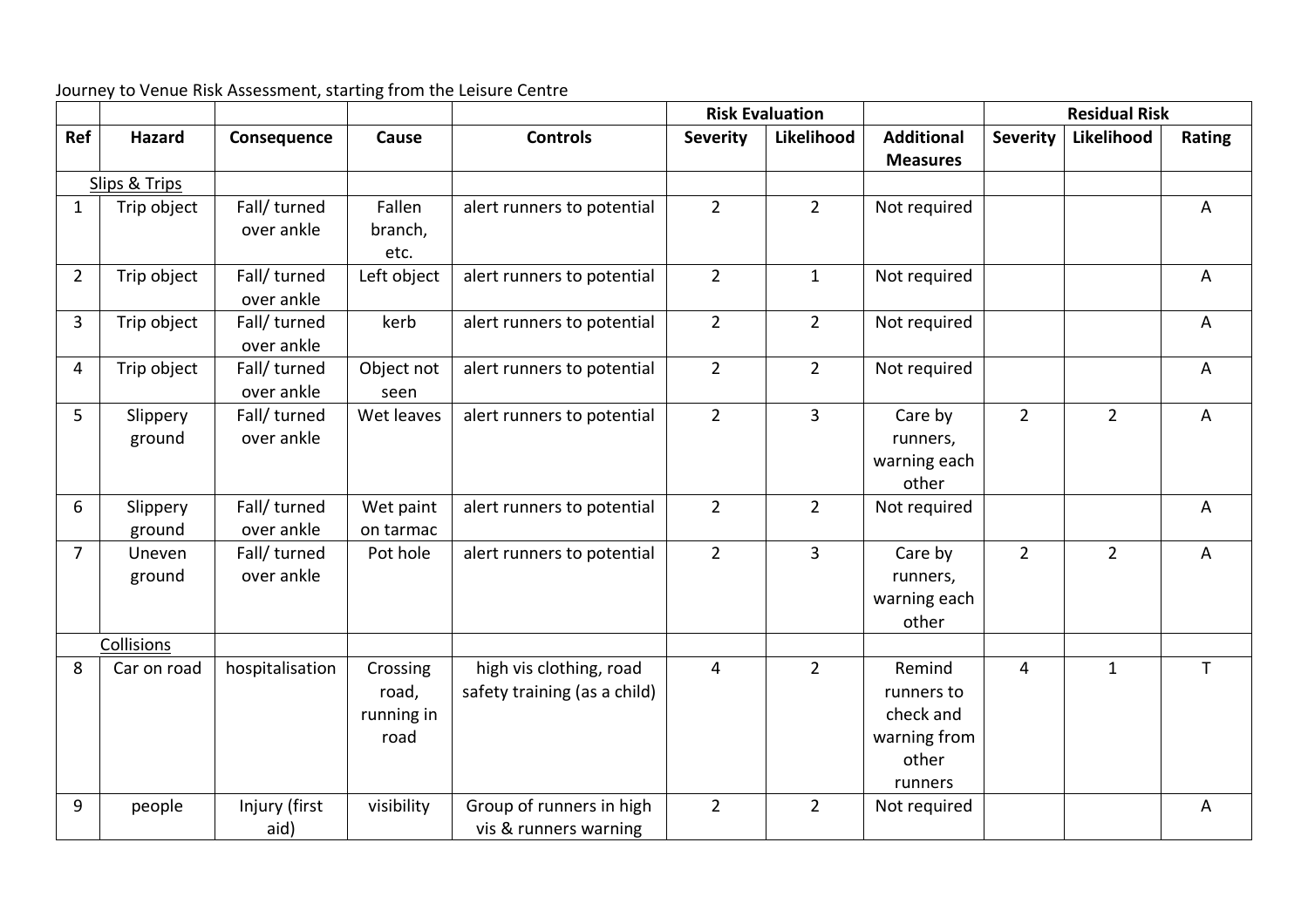| 10 | People with   | Fall, bite          | Startled     | Group of runners in high   | $\overline{2}$ | $\overline{2}$ | Not required  |                |              | A |
|----|---------------|---------------------|--------------|----------------------------|----------------|----------------|---------------|----------------|--------------|---|
|    | dogs          |                     | dogs,        | vis                        |                |                |               |                |              |   |
|    |               |                     | leads,       |                            |                |                |               |                |              |   |
|    |               |                     | loose dogs   |                            |                |                |               |                |              |   |
| 11 | cyclists      | injury              | Speed,       | Group of runners in high   | 3              | $\overline{2}$ | Warning to    | $\overline{2}$ | $\mathbf{1}$ | A |
|    |               |                     | visibility   | vis                        |                |                | runners &     |                |              |   |
|    |               |                     |              |                            |                |                | cyclist       |                |              |   |
| 12 | <b>Street</b> | injury              | visibility   | alert runners to potential | $\overline{2}$ | $\overline{2}$ | Not required  |                |              | A |
|    | furniture     |                     |              |                            |                |                |               |                |              |   |
| 13 | bollards      | injury              | visibility   | Alert runners to           | $\overline{3}$ | $\overline{2}$ | Runners alert | $\overline{2}$ | $\mathbf{1}$ | A |
|    |               |                     |              | particular hazards, e.g.   |                |                | each-other,   |                |              |   |
|    |               |                     |              | poor lighting near         |                |                | some          |                |              |   |
|    |               |                     |              | Tinglesfield               |                |                | wearing head  |                |              |   |
|    |               |                     |              |                            |                |                | torches       |                |              |   |
|    | Conditions    |                     |              |                            |                |                |               |                |              |   |
| 14 | Cold          | Chilled             | Insufficient | Use as a warm-up,          | $\overline{2}$ | $\overline{2}$ | Not required  |                |              | A |
|    |               | becoming            | clothing,    | runners experience         |                |                |               |                |              |   |
|    |               | unwell              | weather      |                            |                |                |               |                |              |   |
| 15 | Rain          | See slippery ground |              |                            |                |                |               |                |              |   |
| 16 | Hail          | Minor injury        | Hail stones  | Wet weather gear;          | $\overline{2}$ | $\mathbf{1}$   | Not required  |                |              | A |
|    |               |                     |              | interrupt run and take     |                |                |               |                |              |   |
|    |               |                     |              | shelter                    |                |                |               |                |              |   |
| 17 | Snow          | See slippery ground |              |                            |                |                |               |                |              |   |
| 18 | High          | dehydration         | weather      | Just started running       | $\overline{2}$ | $\overline{2}$ | Not required  |                |              | A |
|    | humidity      |                     |              |                            |                |                |               |                |              |   |

## **Additional actions:**

To retain group members

- 1. Allocate runners to correct groups , if new to Club
- 2. Take a headcount before and after warm-up
- 3. Ask runners to inform you, or another runner who will inform you, if dropping out or changing their mind about group
- 4. Brief runners on route to take to venue (and any particular drills, etc. required)

5. Have a "buddy" if new member for run to venue to ensure no-one gets lost. If someone does get lost, organise a sweep of route from where last seen